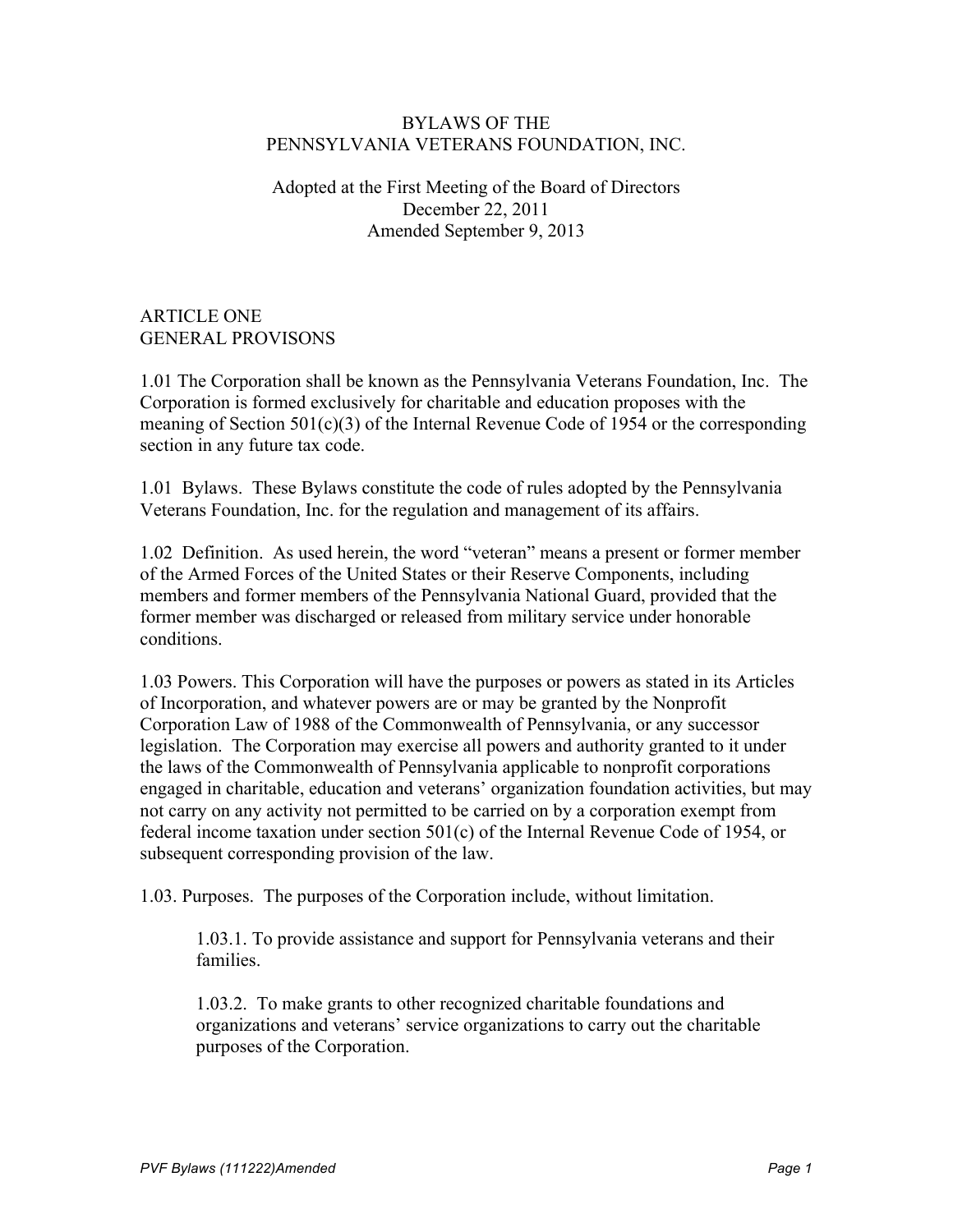1.03.3. To make grants and to undertake charitable programs and projects to assist and support deserving Pennsylvania veterans and their families.

1.03.4. To assist Pennsylvania veterans in need of shelter and the necessities of living.

1.03.5. To provide aid, comfort, assistance, and support for Pennsylvania veterans, including veterans of war or armed conflict and peacetime veterans, and their families.

1.03.6. To help ensure that Pennsylvania veterans and their dependents have access to accurate up-to-date information and assistance to qualify for federal, state, and local veterans benefits.

1.03.7. To honor the rich history and heritage of Pennsylvania veterans and the contributions and sacrifices of veterans by providing public education and information.

1.03.8 To solicit and receive grants, donations, gifts, and legacies from other foundations, charitable organizations, veterans' service organizations, corporations, individuals and other entities to carry out the charitable purposes of the Corporation.

#### ARTICLE TWO OFFICES AND AGENCY

2.01 Principal and Branch Offices. The principal office of this Corporation in Pennsylvania will be located at Fort Indiantown Gap, Lebanon County, Pennsylvania. In addition, the Corporation may maintain other offices either within or without the Commonwealth of Pennsylvania as its business requires.

ARTICLE THREE DIRECTORS

3.01 Definition of Board of Directors. The Board of Directors is that group of persons vested with the management of the business and affairs of this Corporation.

3.02 Structure of Board. The Board of Directors of this Corporation will constitute a single class.

3.03 Qualifications and Identification of Directors. The qualifications for becoming and remaining a Director of this Corporation are as follows.

3.03.1 Directors must be persons at least eighteen (18) years of age and residents of the Commonwealth of Pennsylvania.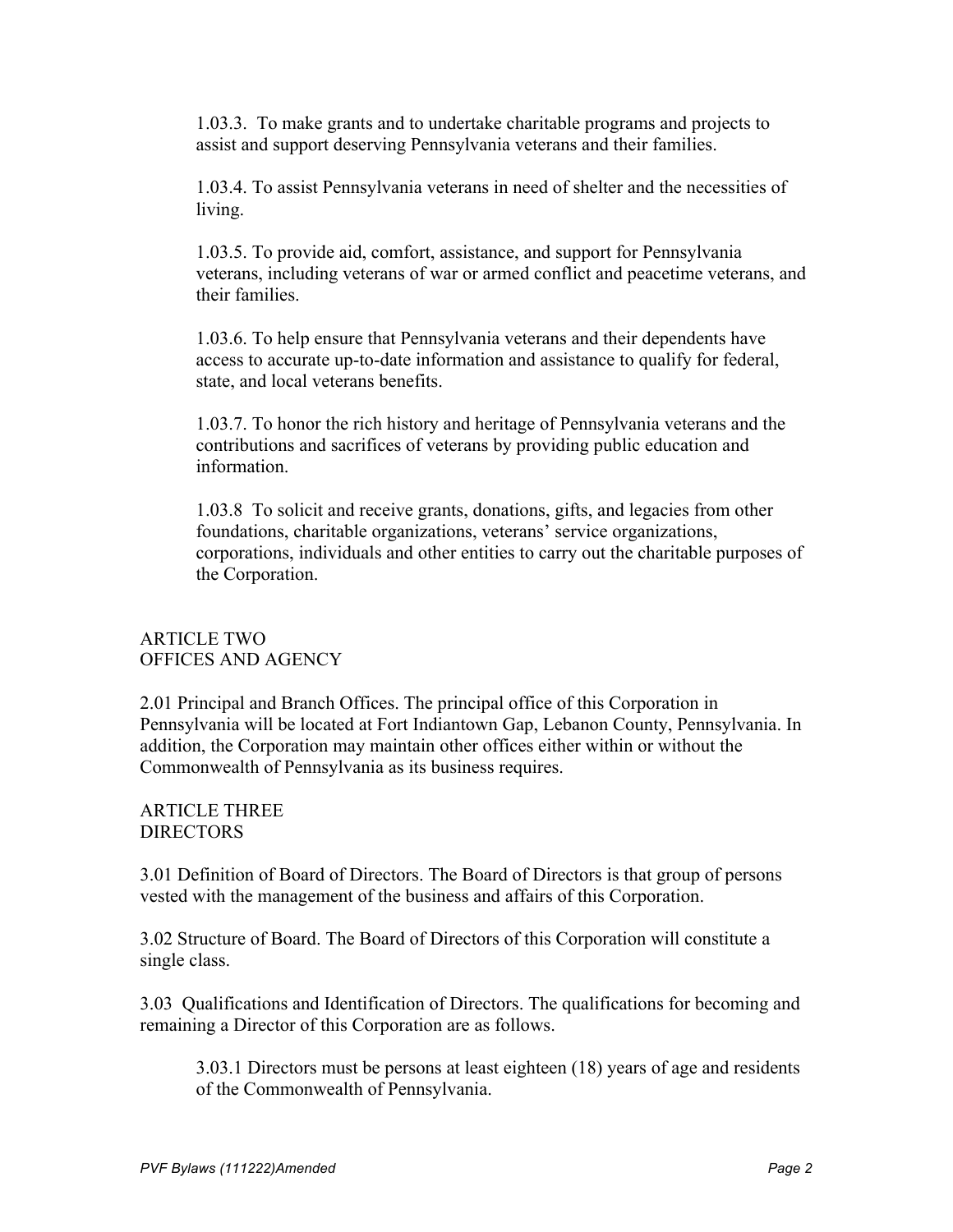33.03.2 The Incorporators of the Corporation shall serve as members of the Board of Directors.

3.03.3 In addition to its voting members, the Board may, from time-to-time, in its discretion, appoint such number of honorary directors as the Board deems appropriate.

3.04 First Board of Directors. The Incorporators shall constitute the first Board of Directors.

3.04.1. At the first meeting of the first Board of Directors, the Board shall consider and adopt bylaws for the Foundation, approve any documentation needed to support the charitable and educational purposes of the Foundation to be submitted with the application for recognition of the Foundation as under Section  $501(c)(3)$  of the Internal Revenue Code, appoint three directors at large, and conduct such other business as the Board may determine appropriate.

3.05 Number of Directors. The number of Directors of this Corporation will not be less than three (3) at any one time nor more than fourteen (14). Prior to the second meeting of the Board of Directors and until further action of the Board, taken no earlier than one year after the first meeting of the Board, the Board of Directors will consist of three directors at large, and the Incorporators.

3.06 Terms of Directors. Directors-at-Large who are members of the first Board of Directors and those appointed thereafter will hold office for a term of office of two years. Each director will hold office for the term for which the director was elected and until a successor has been selected and qualified. The Incorporators shall serve as Directors for a term of five years and may be reappointed for a like term in the discretion of the Board of Directors.

3.07 Vacancies on the Board. Any vacancy occurring on the Board of Directors, or any expired term on the Board or any directorship to be filled by reason of an increase in the number of Directors will be filled by a majority of the remaining Board of Directors Any Director appointed to fill the vacancy of an unexpired Board Member's term will serve for the unexpired term of the predecessor in office.

3.08 Increase in the number of Directors-at-Large. At any time after one year from the date of the first meeting of the first Board of Directors, the Board may, by majority vote at a regular or special meeting of the Board at which a quorum is present, vote to increase the number of Directors-at-Large to no more than nine (9). The Board shall designate whether the position of additional Directors at Large shall have terms of one, two or three years with the goal of staggering the terms of additional directors.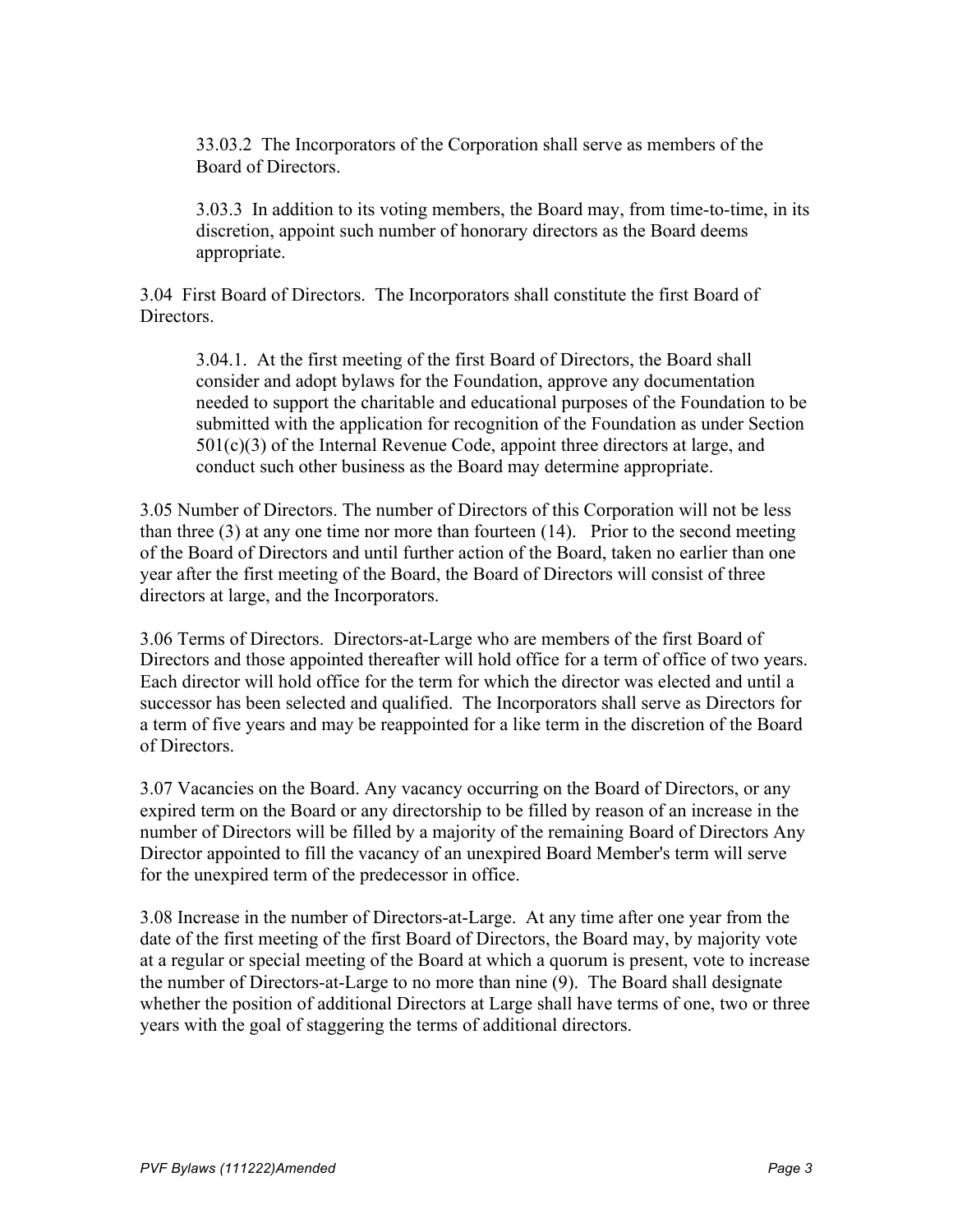3.09 Location of Directors' Meetings. Meetings of the Board of Directors, regular or special, will be held at Fort Indiantown Gap, unless otherwise specified in the notice of meeting or agreed upon by the Board of Directors.

3.10 Regular Directors' Meetings. Regular meetings of the Board of Directors will be held at Fort Indiantown Gap or other specified location not more frequently than once per month and no less frequently than once every three months. This provision of the Bylaws constitutes notice to all Directors of all regular meetings, and no further notice shall be required, although further notice may be given.

3.11 Notice of Special Directors' Meetings. Written or printed notice stating the place, day, and hours of any special meeting of the Board of Directors will be delivered to each Director not less than two (2) days or more than thirty (30) days before the date of the meeting, either personally or by first class mail, by or at the direction of the chairman, or the secretary, or the directors calling the meeting. If mailed, the notice will be deemed to be delivered when deposited in the United States mail addressed to the director at the director's address as it appears on the records of this Corporation, with postage prepaid. The notice need not state the business to be transacted at, nor the purpose of, the meeting.

3.12 Call of Special Board Meeting. A special meeting of the Board of Directors may be called by either the chairman of the board or a majority of members of the board.

3.13 Waiver of Notice. Attendance of a Director at any meeting of the Board of Directors will constitute a waiver of notice that meeting except when the Director attends a meeting for the express purpose of objecting, at the beginning of the meeting, to the transaction of any business because the meeting is not lawfully called or convened.

3.14 Quorum. A majority of the whole board will constitute a quorum. The acts of a majority of the directors present at a meeting at which a quorum is present will constitute the action of the board unless a greater number is required under the laws of the Commonwealth of Pennsylvania.

# ARTICLE FOUR **OFFICERS**

4.01 Roster of Officers. The officers of this Corporation will consist of a chairman, vicechairman, secretary and treasurer.

4.02 Selection of Officers. Each of the Officers of this Corporation will be elected and appointed annually by the Board of Directors. Each officer will remain in office until a successor to the office has been selected and qualified. Elections will be held at the first regular meeting of the Board of Directors taking place during or after the month of January.

4.03 Officeholders. In any election of Officers, the Board of Directors may elect and appoint a single person to more than one office simultaneously. The chairman and vice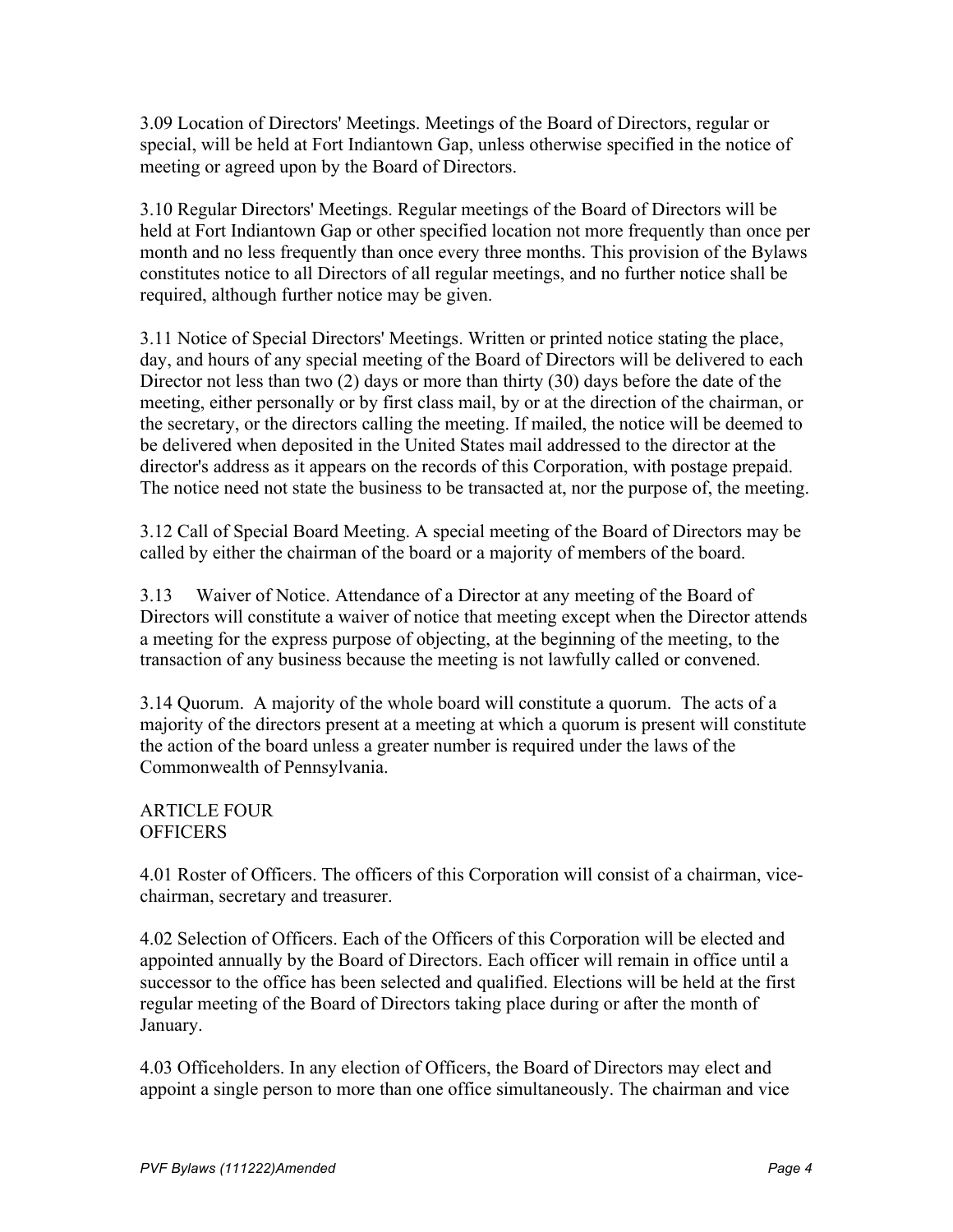chairman of the Corporation shall be voting members of the Board of Directors; the secretary and treasurer may, but need not be, voting members of the Board of Directors.

4.04 Chairman. The chairman will, subject to the control of the Board of Directors, supervise and control the affairs of the Corporation. The chairman will preside at all meetings of the Board and perform all duties incident to the office and any other duties that may be required by these Bylaws or assigned by the Board of Directors. The chairman will serve as chairman of the Executive Committee.

4.05 Vice Chairman. The vice-chairman will perform all duties and exercise all powers of the Chairman when the Chairman is absent or is otherwise unable to act. The vice chairman will perform any other duties that may be assigned by the Board of Directors.

4.06 Secretary. The secretary and any assistant secretary authorized by the Board of Directors will keep minutes of all meetings of the Board of Directors, be the custodian of the corporate records, give all notices as are required by law or by these Bylaws, and generally, perform all duties incident to the office of secretary and any other duties as may be required by law, by the Articles of Incorporation, or by these Bylaws, or that may be assigned by the Board of Directors.

4.07 Treasurer. The treasurer will have charge and custody of all funds of this Corporation, and will deposit the funds as required by the Board of Directors, keep and maintain adequate and correct accounts of the Corporation's properties and business transactions, render reports and accountings to the directors and as required by the Board of Directors or by law. The treasurer will perform in general all duties incident to the office of treasurer and any other duties as may be required by law, by the Articles of Incorporation, or by these Bylaws, or that may be assigned by the Board of Directors.

4.08 Removal of Officers. Any officer elected or appointed to office may be removed by the Board of Directors whenever, in their judgment, the best interests of this Corporation will be served. However, any removal will be without prejudice to any contract rights of the officer so removed.

# ARTICLE FIVE INFORMAL ACTION

5.01 Waiver of Notice. Whenever any notice is required to be given under the provisions of the Nonprofit Corporation Law of 1988, or these Bylaws, a waiver of the notice in writing signed by the person or persons entitled to notice, whether before or after the time stated in the waiver, will be deemed equivalent to the giving of the notice. The waiver must, in the case of a special meeting of the Board, specify the general nature of the business to be transacted.

5.02 Action by Consent. Any action required by law or under the Articles of Incorporation of this Corporation or these Bylaws, or any action that otherwise may be taken at a meeting of the Board of Directors, may be taken without a meeting if a consent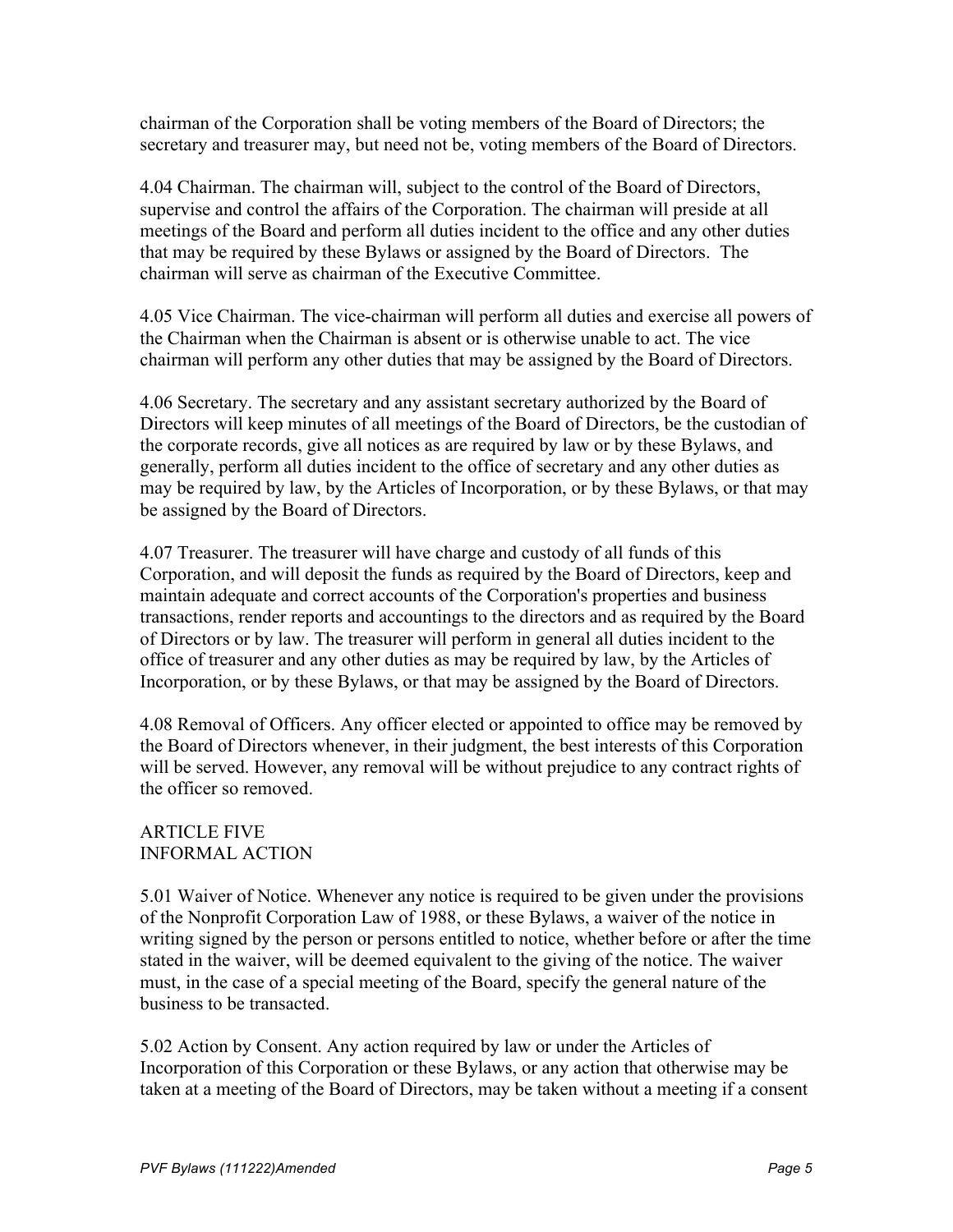in writing, setting forth the action taken, is signed by all persons entitled to vote with regard to the subject matter of the consent, or all Directors in office, and filed with the secretary of the Corporation.

## ARTICLE SIX **COMMITTEES**

6.01 Definition of Committees. This Corporation may have certain committees, each of which will consist of one or more directors. Each committee will have and will exercise some prescribed authority of the Board of Directors in the management of this Corporation. However, in establishing any committee the Board of Directors may such limits on the powers and duties of the committee as the Board deems appropriate.

6.03 Executive Committee. The Executive Committee shall consist of the officers of the Corporation and such other directors as designated by the Board of Directors. The Executive Committee will perform such functions as delegated to it by the Board of Directors by resolution.

6.03 Appointment of Committees. The Board of Directors, by resolution duly adopted by a majority of the Board of Directors at a meeting with a quorum may designate one or more committees and delegate to these committees the specific and prescribed authority of the Board of Directors to exercise the management of this Corporation. Committee members may be appointed by the Board of Directors, or the Board of Directors may, by resolution, delegate the power of appointment for one or more committees to the chairman. However, the creation of committees will not operate to relieve the Board of Directors, or any individual director, of any responsibility imposed by law.

6.04 Advisory Committees. In addition, the Board of Directors, by resolution may designate advisory committees designed to transact certain ministerial business of the Corporation or to advise the Board of Directors. These committees will be chaired by an officer or director as designated by the Board or the chairman of the Board of Directors. The Board of Directors, in establishing one or more advisory committees, will determine the method of selection of the membership of the committee. Methods of selection may include appointment of members by the Board or the chairman of the Board or designating the officer or director who chairs an advisory committee to select the remaining members of the advisory committee up to the number set by the Board. The appointing authority may add or remove members from any advisory committee as deemed appropriate. The Board may terminate any Committee by resolution.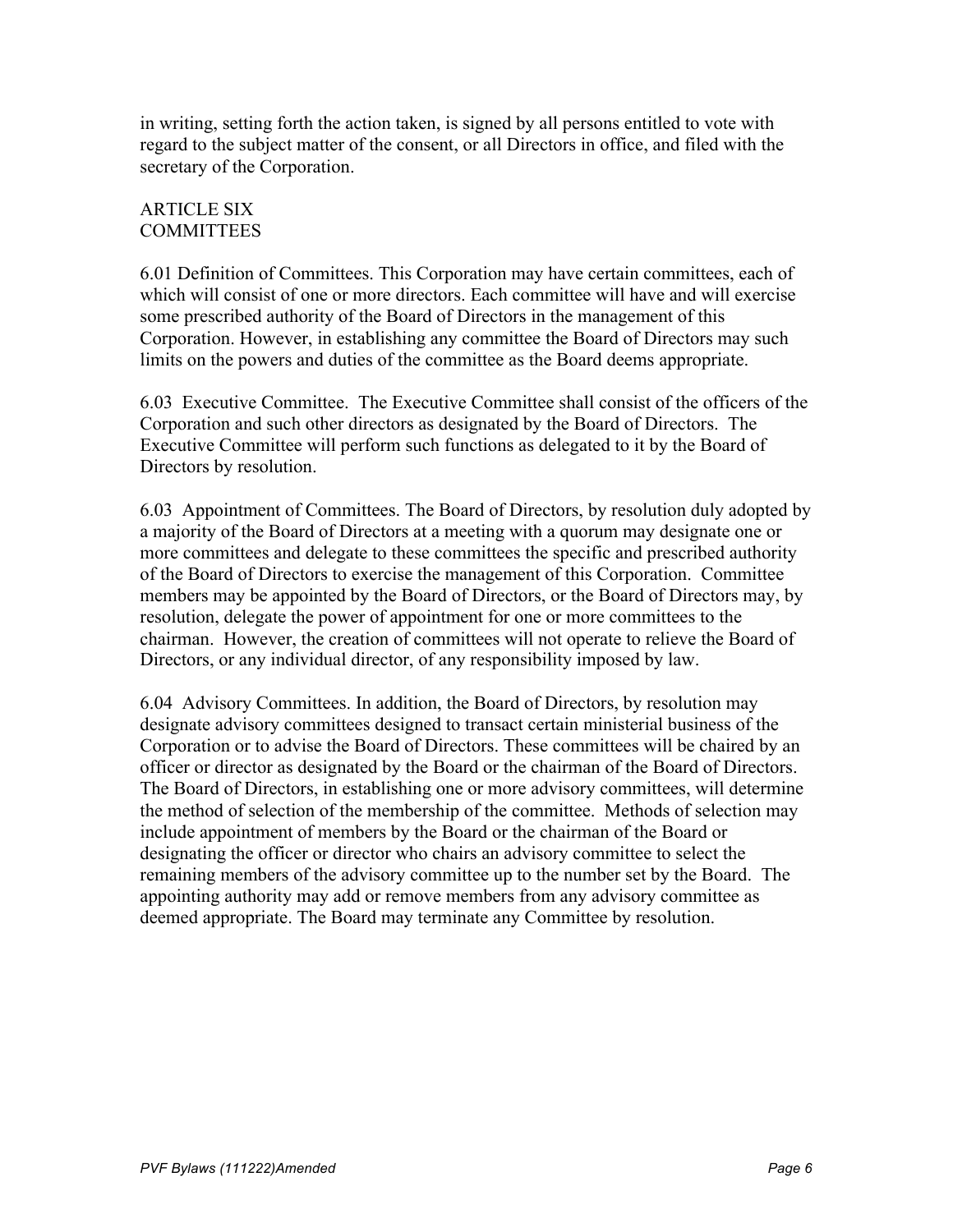# ARTICLE SEVEN OPERATIONS

7.01 Fiscal Year. The fiscal year of this Corporation will be July 1 to June 30.

7.02 Execution of Documents. Except as otherwise provided by law, checks, drafts, promissory notes, orders for the payment of money, and other evidences of indebtedness of this Corporation will be signed by the officer or employee of the Corporation designated to perform such duties by the chairman. Contracts, leases, or other instruments executed in the name of an on behalf of the Corporation will be signed by the secretary and countersigned by the chairman.

7.03 Books and Records. This Corporation will keep correct and complete books and records of account, and will also keep minutes of the proceedings of the Board of Directors and Executive Committees. The Corporation will keep at its office located at Fort Indiantown Gap, the original or a copy of its Bylaws including amendments to date certified by the secretary of the Corporation.

7.04 Inspection of Books and Records. All books and records of this Corporation may be inspected by at any reasonable time on written demand under oath stating the purpose of the inspection.

7.05 Nonprofit Operations. This Corporation will not have or issue shares of stock. No dividend will be paid, and no part of the income of this Corporation will be distributed to its directors or officers. However, the Corporation may pay compensation in reasonable amounts to the Executive Director and Staff for services rendered.

7.06 Loans to Management. This Corporation will make no loans to any of its Directors or Officers.

7.07. Employees. The Corporation may employ an executive director and such other employees and contractors as are appropriate to carry out the purposes of the Corporation. The executive director, who shall serve at the pleasure of the Board, shall be responsible for the day-to-day management and operations of the Corporation. The Board of Directors shall adopt human resources policies and procedures of the Corporation.

7.08 Audits and Financial Reports. The Corporation shall produce, by October 1 of each year, an annual financial report for the preceding fiscal year, reviewed and approved by a certified public accountant, showing the cash receipts and disbursements for the preceding fiscal year. The accounts of the Corporation shall be subject to a full audit employing Generally Accepted Accounting Principles at least once every three years, or at such more frequent intervals as may be established by the Board of Directors. All financial reports and audits shall be submitted to the Adjutant General and shall be made public.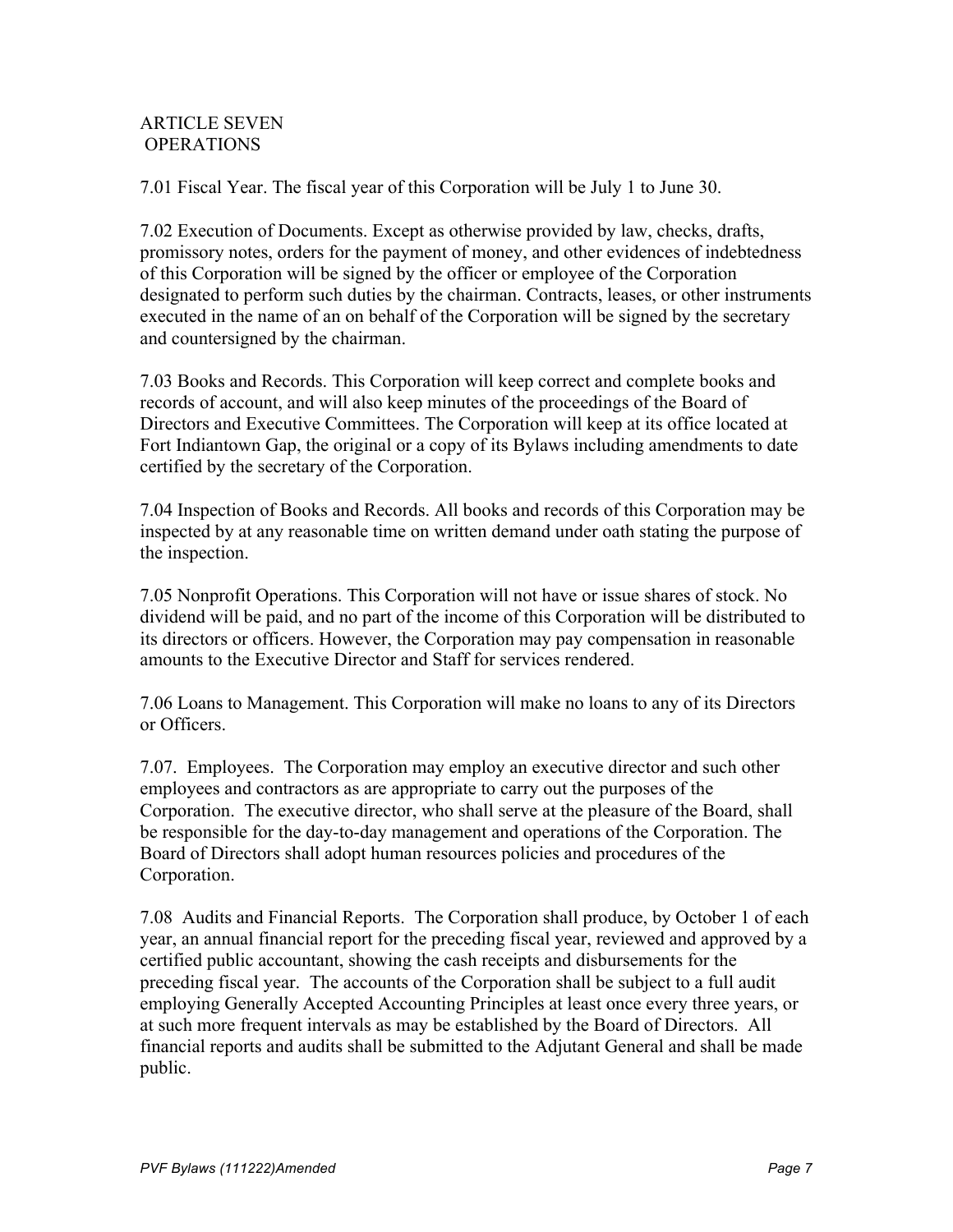7.09 Code of Ethics/Conflicts of Interests Policy. The Board of Directors shall, at its first meeting, adopt a Code of Ethics and Conflicts of Interests Policy for the Corporation.

### ARTICLE EIGHT **FINANCES**

8.01 Revenues. The Corporation shall be financed by grants, donations and payments received to further the charitable, educational and veterans' organization foundation purposes of the Corporation.

8.02 Expenditures. The funds of the Corporation may be expended for the purposes set forth in Article I. No funds of the Corporation will be expended for other than educational, charitable and veterans' organization foundation purposes.

8.03 Political Activities. No substantial part of the activities of the corporation shall be the carrying on of propaganda, or otherwise attempting to influence legislation, and the corporation shall not participate in, or intervene in (including the publishing or distribution of statements) any political campaign on behalf of any candidate for public office except as authorized under the Internal Revenue Code of 1954, as amended.

8.04 Limitations on Expenditures. No part of the net earnings of the corporation shall inure to the benefit of, or be distributable to, its members, trustees, officers, or other persons, except that the corporation shall be authorized and empowered to pay reasonable compensation for services rendered to the corporation and to make payments and distributions in furtherance of the purposes set forth herein.

8.05 Acceptance of contributions. No solicitations of contributions to the Corporation shall be made, and no gift bequest or devise to the Corporation shall be accepted upon any condition or limitation which would cause the Corporation to lose its exemption from federal income taxation.

8.06 Compliance. The Corporation shall, to the extent applicable, comply with the applicable provision of the Internal Revenue Code, as amended, and any subsequent corresponding provisions of law, insofar as such sections:

8.05.1 Prohibit the Corporation, its directors, officers or members from engaging in any acts of self-dealing.

8.05.2 Require the Corporation to distribute income for each taxable year applicable to charitable or educational purposes in such manner as not to subject the Corporation to tax under such Code.

8.05.3 Prohibit the Corporation from retaining any excess building holdings.

8.05.4 Prohibit the Corporation from making investments which may jeopardize its charitable purposes or tax exempt status.

8.05.5 Prohibit the Corporation from making taxable expenditures.